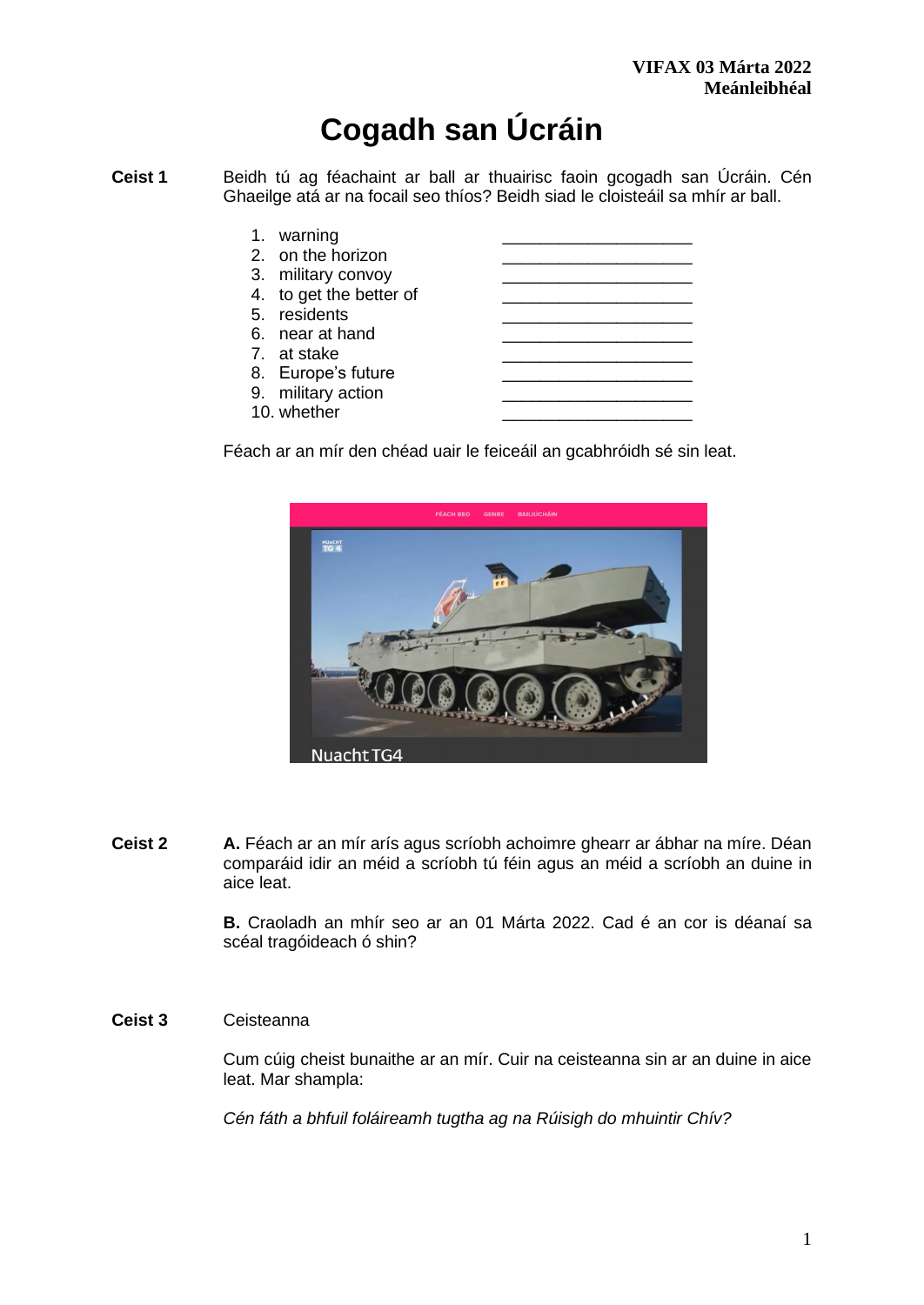Ceist 4 '… Má ghlacann …' → '… beidh …'

Leanann an aimsir láithreach *má* nuair a dhéantarchun tagairt don am atá le teacht:

*Má ghlacann an tAontas Eorpach le dúshlán Zelensky agus a dtacaíocht shoiléir a léiriú don Úcráin, agus is dócha nach bhféadfaí gníomh míleata a sheachaint sa gcás sin, beidh le feiceáil cé acu an Rúis nó an tIarthar a bheas ag cúlú siar ar dtús, faoin mbrú.*

Séimhítear an briathar tar éis *má* seachas an briathar *bí* agus *abair* (ach tabhair faoi deara go séimhítear *bí* san aimsir ghnáthláithreach i.e. beimid ag dul má b**h**íonn go leor ama ann)

*Má tá tú sásta leis sin, gheobhaidh tú an conradh sa phost.* 

Aistrigh na habairtí seo go Gaeilge:

- 1. If he comes, we'll leave.
- 2. If they see him here, they'll be angry.
- 3. If you do good work, you will get more work.
- 4. If I go, I'll tell you all the news.
- 5. If he calls you, you will have to speak to him.

#### **Ceist 5** '…an chathair…'

Féach ar na focail seo a bhí le cloisteáil sa mhír. An bhfuil siad baininscneach nó firinscneach?

Cuir an t-alt rompu. Tá an chéad cheann déanta duit.

| cathair (bn)                                                                                                   | an chathair |
|----------------------------------------------------------------------------------------------------------------|-------------|
| foláireamh ()<br>ionsaí ()<br>Uachtarán ()<br>beatha $( )$<br>solas ()<br>áis( )<br>cruinniú ()<br>tacaíocht ( |             |

**Ceist 6** Bí ag obair leis na daoine eile i do ghrúpa:

Bíodh babhta tobsmaointe agaibh agus scríobhaigí liosta de na bealaí ar fad a chuireann an cogadh san Úcráin isteach oraibh. Mar shampla:

*Bíonn fearg orm nuair a fhéachaim ar an nuacht. Tagann an ghoimh orm.*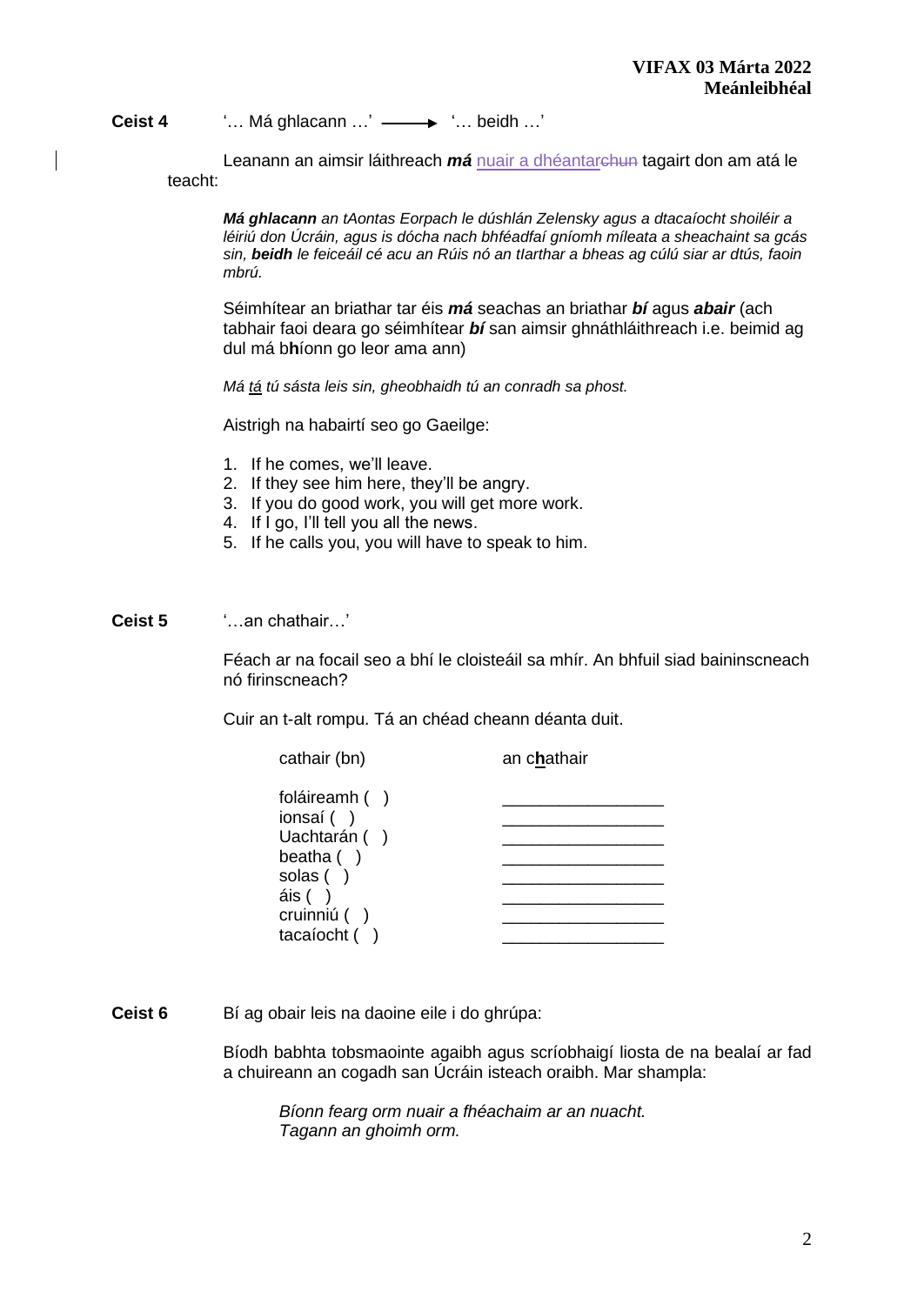## **Treoracha agus Freagraí Ceist 1**

| warning |  |
|---------|--|
|---------|--|

| 2. on the horizon       | ar na bacáin                 |
|-------------------------|------------------------------|
| 3. military convoy      | conbhua míleata              |
| 4. to get the better of | an ceann is fearr a fháil ai |
| 5. residents            | cónaitheoirí                 |
| 6. near at hand         | in aice láimhe               |
| 7. at stake             | <i>i</i> ngeall              |
| 8. Europe's future      | todhchaí na hEorpa           |
| 9. military action      | gníomh míleata               |
| 10. whether             | cé acu  nó                   |
|                         |                              |

## **Ceist 2**

- A. Féach an script.
- B. Bíodh pléigh ginearálta agat leis an rang iomlán faoi chúrsaí san Úcráin.

1. warning *foláireamh* 

## **Ceist 3**

Ceisteanna samplacha:

Cén fáth a bhfuil foláireamh tugtha ag na Rúisigh do mhuintir Chív?

Cá mhéad duine a maraíodh i gCív?

Cá mhéad duine a maraíodh in Kharkiv?

Cad a dúirt an tUachtarán Zelensky?

Cá mhéad duine atá ag teitheadh na tíre?

Cad a rinne Comhairle na Náisiún Aontaithe um Chearta an Duine sa Ghinéiv?

Cén fáth ar shiúil baill na comhairle amach as an gcruinniú?

Cad a dúirt Ursula von der Leyen?

Cad a tharlóidh má léiríonn an tAontas Eorpach tacaíocht don Úcráin?

## **Ceist 4**

- 1. Má thagann sé, imeoimid.
- 2. Má fheiceann siad anseo é, beidh fearg orthu.
- 3. Má dhéanann tú obair mhaith, gheobhaidh tú tuilleadh oibre.
- 4. Má théim, inseoidh mé an nuacht ar fad duit.
- 5. Má ghlaonn sé, beidh ort labhairt leis.

## **Ceist 5**

| foláireamh (fr) | an foláireamh |
|-----------------|---------------|
| ionsaí (fr)     | an t-ionsaí   |
| Uachtarán (fr)  | an tUachtarán |
| beatha (bn)     | an bheatha    |
| solas (fr)      | an solas      |
| áis (bn)        | an áis        |
| cruinniú (fr)   | an cruinniú   |
| tacaíocht (bn)  | an tacaíocht  |

## **Ceist 6**

larr ar gach grúpa an liosta a scríobh agus ansin na mothúcháin ar fad a phlépléigh na mothúcháin ar fad leis an rang iomlán.